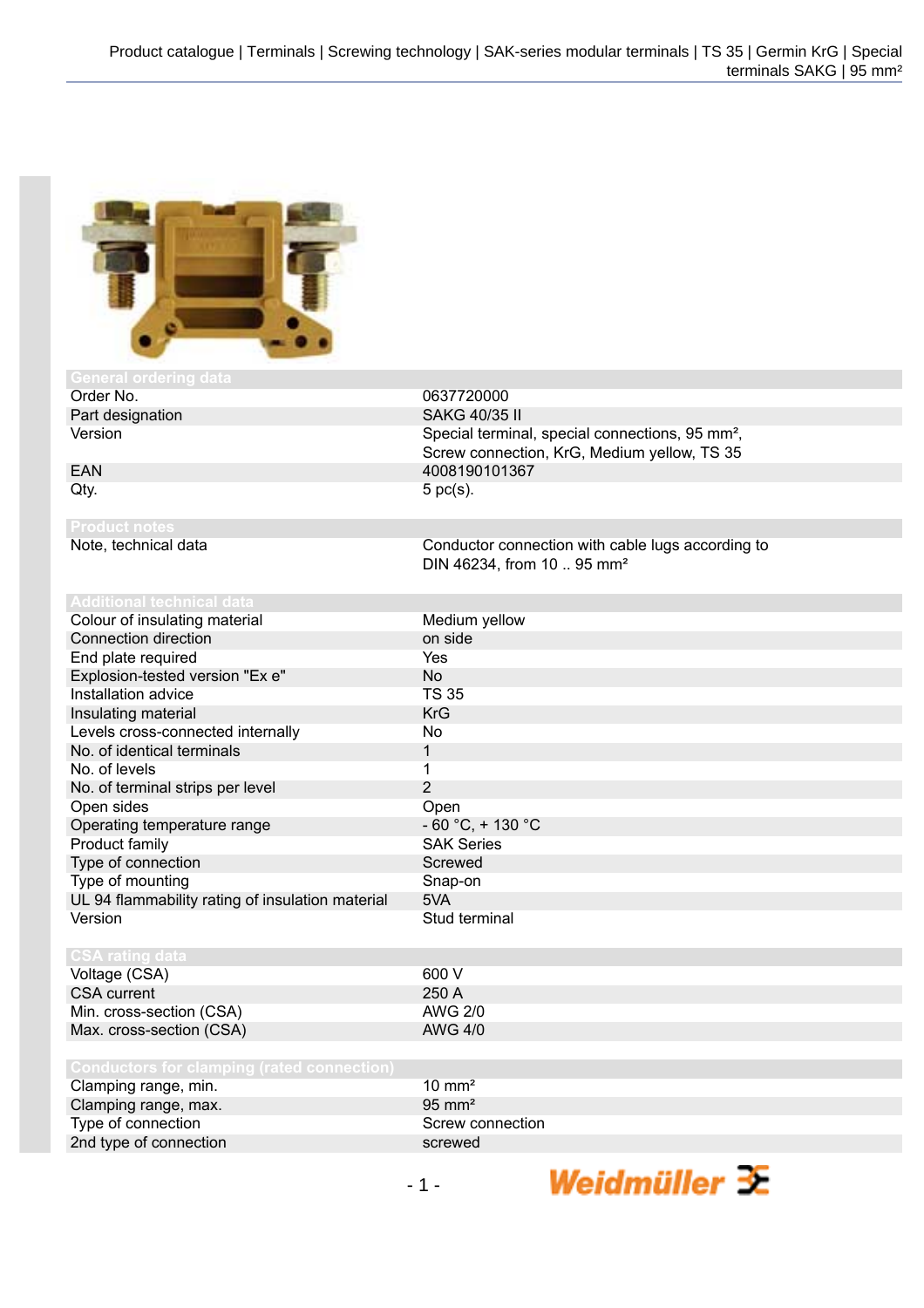| <b>Conductors for clamping (rated connection)</b> |                        |
|---------------------------------------------------|------------------------|
| Connection direction                              | on side                |
| No. of connections                                | 1                      |
| Clamping screw                                    | M 10                   |
| Tightening torque range                           | 1020 Nm                |
| Solid, max.                                       | $16 \text{ mm}^2$      |
| AWG conductor size, min.                          | <b>AWG 2/0</b>         |
| AWG conductor size, max.                          | <b>AWG 4/0</b>         |
| AWG conductor size, min.                          | 67.44 mm <sup>2</sup>  |
| AWG conductor size, max.                          | 107.22 mm <sup>2</sup> |
|                                                   |                        |
| <b>Dimensions</b>                                 |                        |
| Width                                             | 46 mm                  |
| Height of lowest version                          | 53 mm                  |
| Length                                            | 90 mm                  |
| TS 32 offset                                      | 27.5 mm                |
| TS 35 offset                                      | 45 mm                  |
|                                                   |                        |
| <b>Rating data</b>                                |                        |
| Rated cross-section                               | $95 \text{ mm}^2$      |
| Rated voltage                                     | 1,000 V                |
| Rated impulse voltage                             | 8 kV                   |
| Rated current                                     | 232 A                  |
| <b>Standards</b>                                  | IEC 60947-7-1          |
| Current with max. conductor                       | 232 A                  |
| Pollution severity                                | 3                      |
|                                                   |                        |
| UL rating data                                    |                        |
| Voltage (UL)                                      | 600 V                  |
| Current (UL)                                      | 230 A                  |
| Min. cross-section (UL)                           | AWG 1                  |
| Max. cross-section (UL)                           | <b>AWG 4/0</b>         |

Approvals institutes



| I URSSI IGALIONS. |             |
|-------------------|-------------|
| ETIM 2.0          | EC000897    |
| ETIM 3.0          | EC000897    |
| eClass 4.1        | 27-14-11-31 |
| eClass 5.0        | 27-14-11-31 |
| eClass 5.1        | 27-14-11-31 |